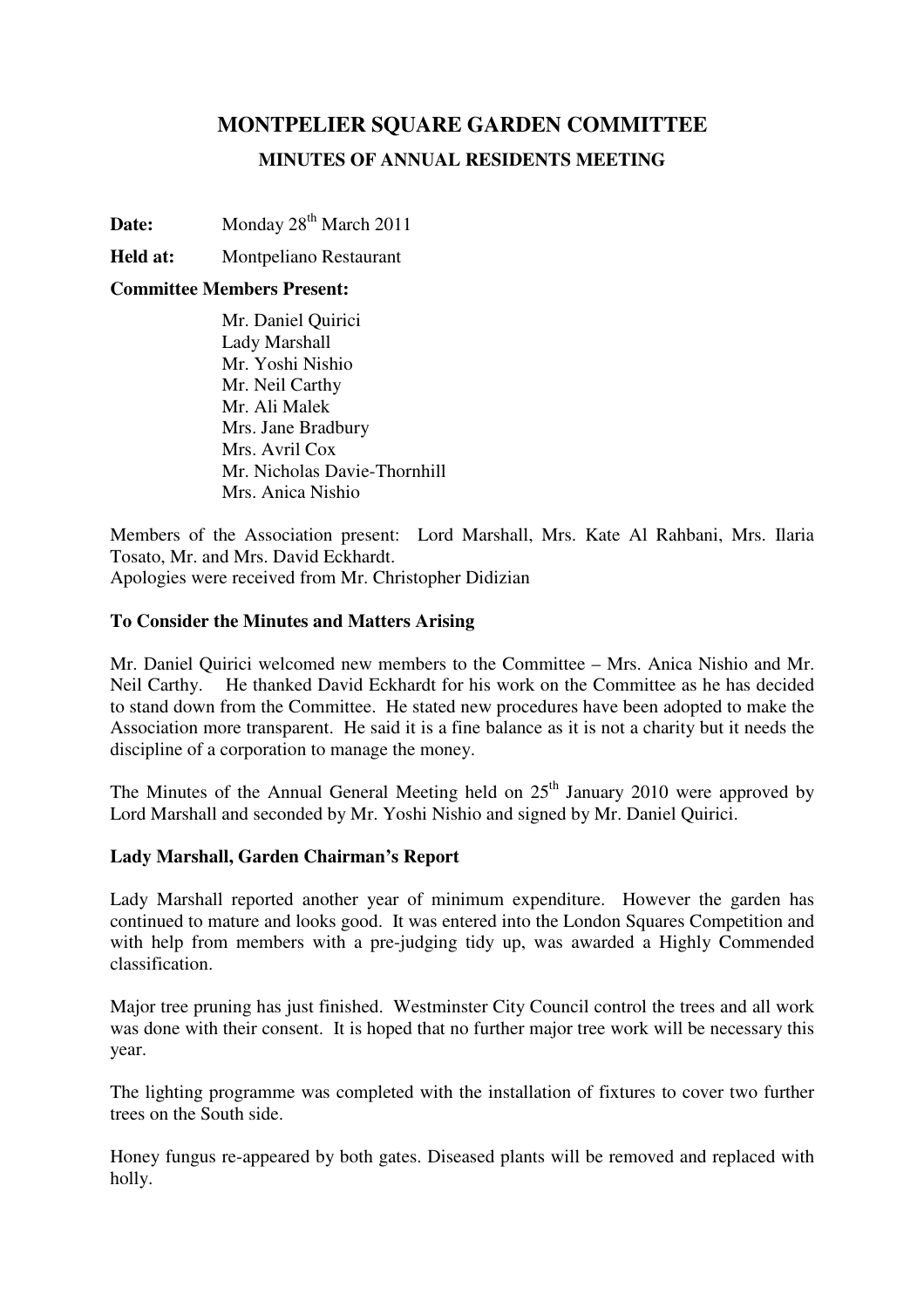Spike Jackson, our contractor for the past twenty years, has moved to Cambridge and no longer wishes to continue. His contract ends on March  $31<sup>st</sup>$ . David Eckhardt and Lady Marshall interviewed a selection of prospective new contractors and recommended to the Committee that Robert Player of Garden Associates be appointed. This was approved and he starts on April  $1<sup>st</sup>$ .

Mr Player has wide experience of London Square garden maintenance, comes highly recommended and has an excellent record. He employs a team of fifteen experienced gardeners and does no private work. It must be expected that he will want to make changes and improvements to the garden which will incur additional expenditure.

The signs on the garden gates need attention. This will be done when a suitable signwriter is available, together with discreet signs to stop bicycles being chained to the railings which damages the paintwork.

Westminster City Council are anxious that a further two well grown new London Planes be planted on the North side. After a two to three year period when the new trees should be well established WCC will reconsider removal of a Plane tree from the south side. After much discussion it was agreed that Elm trees would be preferable to Planes although some residents would prefer less trees altogether. The subject of trees will discussed at the next Committee meeting.

#### **Mr. Yoshio Nishio, Treasurer's Report and Presentation of Accounts**

The accounts were prepared by Mr. Neil Carthy and Mr. David Eckhardt. Mr. Yoshi Nishio reported the garden costs approximately £25,000 per annum to maintain and it is planned to have a similar amount as a reserve to cover any unforeseen expenditures of any kind. Each house pays £950 pa, so by the end of next year the reserve should reach £25,000 and after that the Precept should be able to be reduced significantly. Financially the Association is in good shape and compared with other squares Montpelier is very competitive with costs being quite low. However, Lady Marshall reported there is a hidden cost of £860 +VAT for suspending the parking bays each time the trees have to be pruned, but she has discussed this with Westminster CC and hopes this maybe refunded. Mr. David Eckhardt asked if the garden could be VAT exempt if they are considered an extension of the houses as they are now 'listed' – this will be looked into by the Secretary contacting the local VAT office.

The Precept for two houses not presently paying (Nos. 14 and 4?) was discussed: it was agreed they will be asked to pay if they have and are using their keys or they will have to return their key. Only people who pay the Precept are allowed to use the garden.

#### **Report by Mr. Ali Malek on Garden Byelaws and Rules of Procedure**

The Garden Byelaws which were drawn up in the  $19<sup>th</sup>$  century have to be approved by a Judge, so the Committee, which is made up of up to 9 members and therefore a good representation, has decided it is time to come up with something modern, i.e. the 13 basic rules on the new Byelaws document.

The Rules of Procedure of the Committee sets out how the Committee is run and is a living document that can be revised by the Committee at any time and does not need to be approved by a Judge. It will be discussed at the next Committee Meeting. If people wish to be kept informed of any proceedings, they should supply their email address as at present the